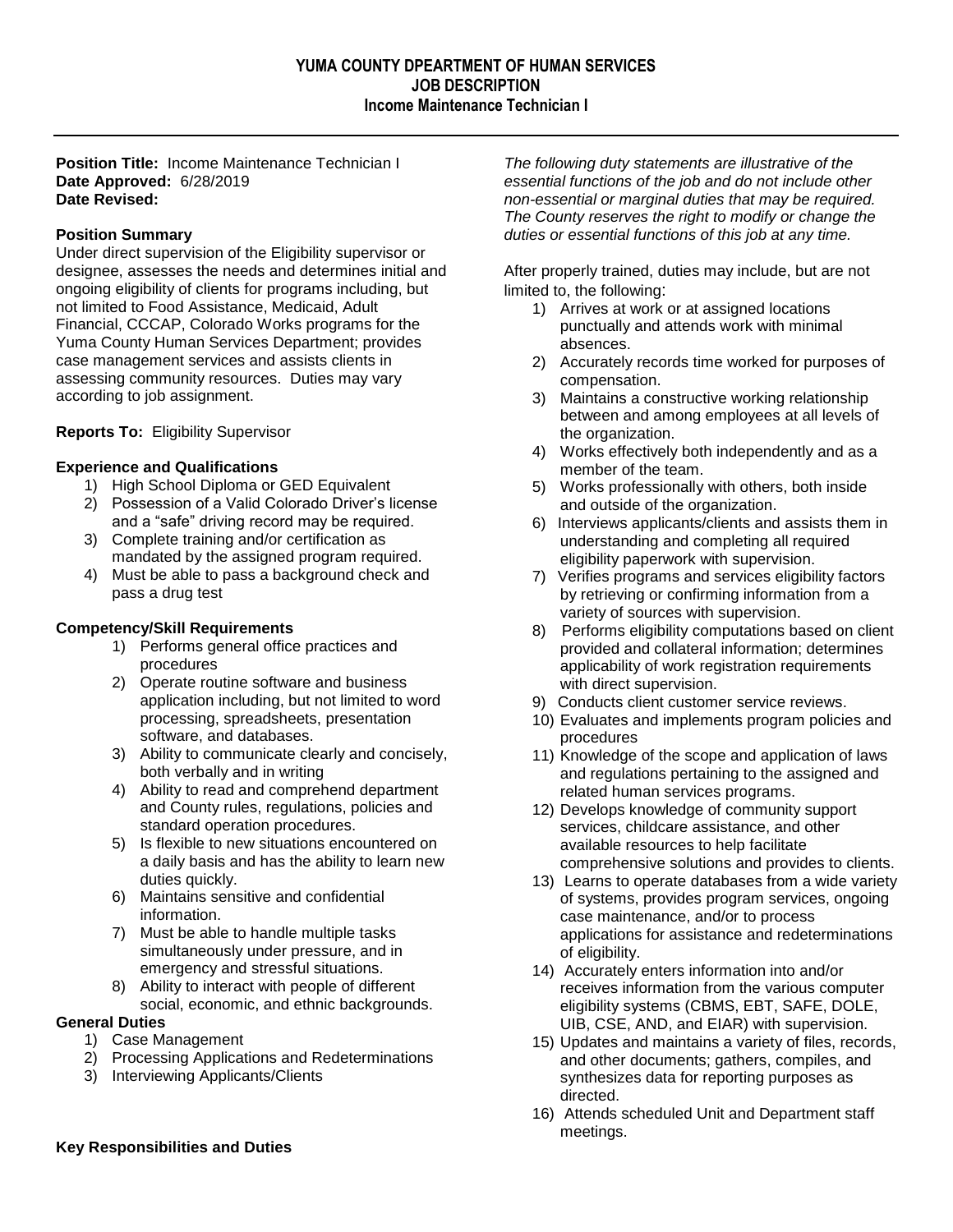- 17) Participates in County and State trainings as required.
- 18) Supports the relationship between Yuma County Government and the general public by demonstrating courteous and cooperative behavior when interacting with citizens, visitors, and county staff.

#### **Working Environment**

Normally, work is performed in a typical office setting with appropriate climate controls. Periodic travel may be required to fulfill functions of the job. Elements of hazard uncertainty exist in the normal course of performing duties associated with completion of job duties

#### **Position Physical Demands**

Tasks require a variety of physical activities, occasionally involving muscular strain related to walking, standing, stooping, bending, climbing, kneeling, sitting, and reaching. Hearing, talking and seeing are essential to successful completion of typical duties. Common eye, hand, finger dexterity is required. Mental application utilizes memory for details, complex instructions, emotional stability, creative problem solving. Limited lifting in the office of files and supplies not to exceed 40 pounds.

#### **Safety Equipment**

Proper use of all equipment in and out of the office and department vehicles.

**Supervision Responsibilities:** No  $\boxtimes$  Yes  $\Box$ 

**Nature of Supervision:** No responsibility for the direction or supervision of others

### **Equal Opportunity**

Yuma County is an Equal Opportunity Employer and ensures equal employment opportunities are provided in the administration of all personnel practices such as recruitment, appointments, promotions, discipline, retention, training and other benefits, terms and conditions of employment in a manner which does not discriminate on the basis of race, color, religion, sex, gender identity, national origin, age, disability, political affiliation or belief, veteran status, or any other non-merit factor.

In order to provide equal employment and advancement opportunities to all individuals, employment decisions will be based on merit, qualifications, and abilities.

# **THIS JOB DESCRIPTION DOES NOT CONSTITUTE AN EMPLOYMENT AGREEMENT**

*Nothing in this job description restricts Yuma County's ability to assign, reassign or eliminate duties and responsibilities of this job at any time. It does not prescribe or restrict the tasks that may be assigned. Those functions may change at any time as the needs of the County change or for other reasons deemed appropriate. This does not constitute a contract, written or implied, between the County and any County employee. No employee should consider these guidelines as a contract. Yuma County does not guarantee any specific term or length of employment. All employees of the County are "at will employees".*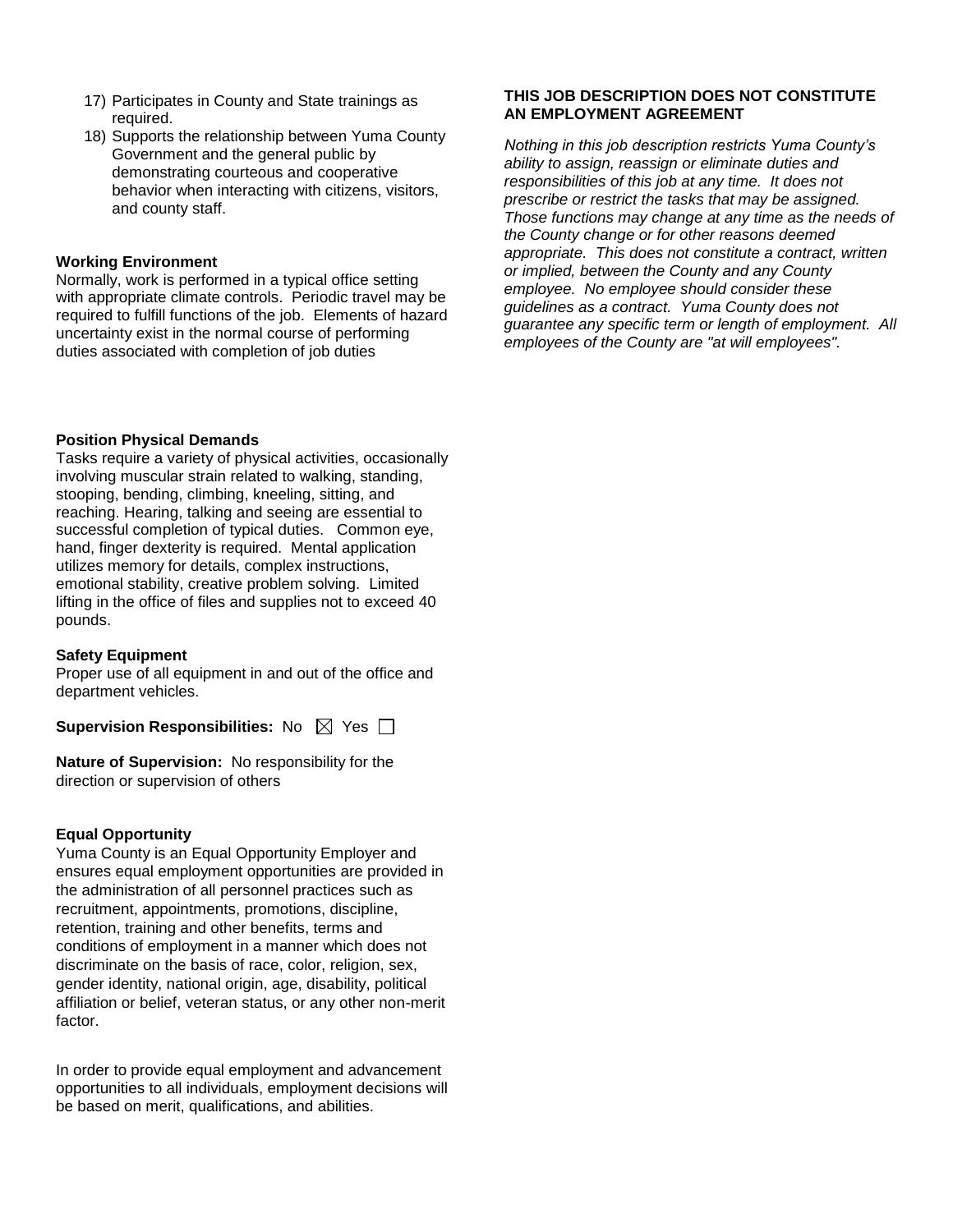# **YUMA COUNTY DEPARTMENT OF HUMAN SERVICES WORKING CONDITIONS Human Services IMT I**

# **JOB TITLE:** Human Services IMT I **SUPERVISOR:** Eligibility Supervisor

# **WORKING CONDITIONS:**

| In a typical day, this job involves the activities listed below. The frequency of performance of each activity is indicated by the placement of a check |                       |                                               |  |  |  |  |  |
|---------------------------------------------------------------------------------------------------------------------------------------------------------|-----------------------|-----------------------------------------------|--|--|--|--|--|
| mark $(x)$ in the appropriate column.                                                                                                                   |                       |                                               |  |  |  |  |  |
|                                                                                                                                                         | $R =$ rarely          | (less than 0.5 hours per day)                 |  |  |  |  |  |
|                                                                                                                                                         | $O =$ occasionally    | $(0.5 \text{ to } 2.5 \text{ hours per day})$ |  |  |  |  |  |
|                                                                                                                                                         | $F =$ frequently      | $(2.5 \text{ to } 5.5 \text{ hours per day})$ |  |  |  |  |  |
|                                                                                                                                                         | $C =$ continually     | $(5.5 \text{ to } 8 \text{ hours per day})$   |  |  |  |  |  |
|                                                                                                                                                         | $NA = not applicable$ |                                               |  |  |  |  |  |

| PHYSICAL ACTIVITIES               | $\mathsf R$        | $\mathbf 0$               | F                       | C                | <b>NA</b> | Describe any job duty which requires repetition or a unique |
|-----------------------------------|--------------------|---------------------------|-------------------------|------------------|-----------|-------------------------------------------------------------|
|                                   |                    |                           |                         |                  |           | application of the activity.                                |
| Sitting                           |                    |                           |                         | $\boldsymbol{X}$ |           |                                                             |
| <b>Stationary Standing</b>        |                    | X                         |                         |                  |           |                                                             |
| Walking                           |                    |                           | $\overline{\mathbf{X}}$ |                  |           |                                                             |
| Ability to be mobile              |                    |                           |                         | X                |           |                                                             |
| Crouching (bend at knee)          |                    | $\pmb{\mathsf{X}}$        |                         |                  |           |                                                             |
| Kneeling/Crawling                 |                    | $\pmb{\mathsf{X}}$        |                         |                  |           |                                                             |
| Stooping                          |                    | $\pmb{\mathsf{X}}$        |                         |                  |           |                                                             |
| Twisting (knees/waist/neck)       |                    | χ                         |                         |                  |           |                                                             |
| Turning/Pivoting                  |                    | $\boldsymbol{\mathsf{X}}$ |                         |                  |           |                                                             |
| Climbing                          | $\pmb{\mathsf{X}}$ |                           |                         |                  |           |                                                             |
| Balancing                         |                    | $\pmb{\mathsf{X}}$        |                         |                  |           |                                                             |
| Reaching overhead                 |                    | $\boldsymbol{\mathsf{X}}$ |                         |                  |           |                                                             |
| Reaching extension                |                    |                           | X                       |                  |           |                                                             |
| Grasping                          |                    |                           | X                       |                  |           |                                                             |
| Pinching                          |                    |                           | $\pmb{\mathsf{X}}$      |                  |           |                                                             |
| Pushing/Pulling                   |                    | $\boldsymbol{\mathsf{X}}$ |                         |                  |           |                                                             |
| Minimum weight to lift:           |                    | $\pmb{\mathsf{X}}$        |                         |                  |           | (list # of pounds) 5 lbs- supplies                          |
| Maximum weight to lift            |                    | $\pmb{\mathsf{X}}$        |                         |                  |           | (list # of pounds) 40 lbs- supplies                         |
| Carrying                          |                    | $\pmb{\chi}$              |                         |                  |           | (list # of pounds) up to 40 lbs                             |
| Other physical activities (list)  |                    |                           |                         |                  |           | Driving up to 5 hours                                       |
| <b>SENSORY ACTIVITIES</b>         | ${\sf R}$          | $\overline{\mathbf{o}}$   | F                       | $\overline{c}$   | <b>NA</b> |                                                             |
| Talking in person                 |                    |                           | $\overline{\mathbf{X}}$ |                  |           |                                                             |
| Talking on telephone              |                    |                           | $\pmb{\mathsf{X}}$      |                  |           |                                                             |
| Hearing in person                 |                    |                           | X                       |                  |           |                                                             |
| Hearing over telephone            |                    |                           | χ                       |                  |           |                                                             |
| Vision for close work             |                    |                           | χ                       |                  |           |                                                             |
| Other sensory requirements (list) |                    |                           |                         |                  |           |                                                             |